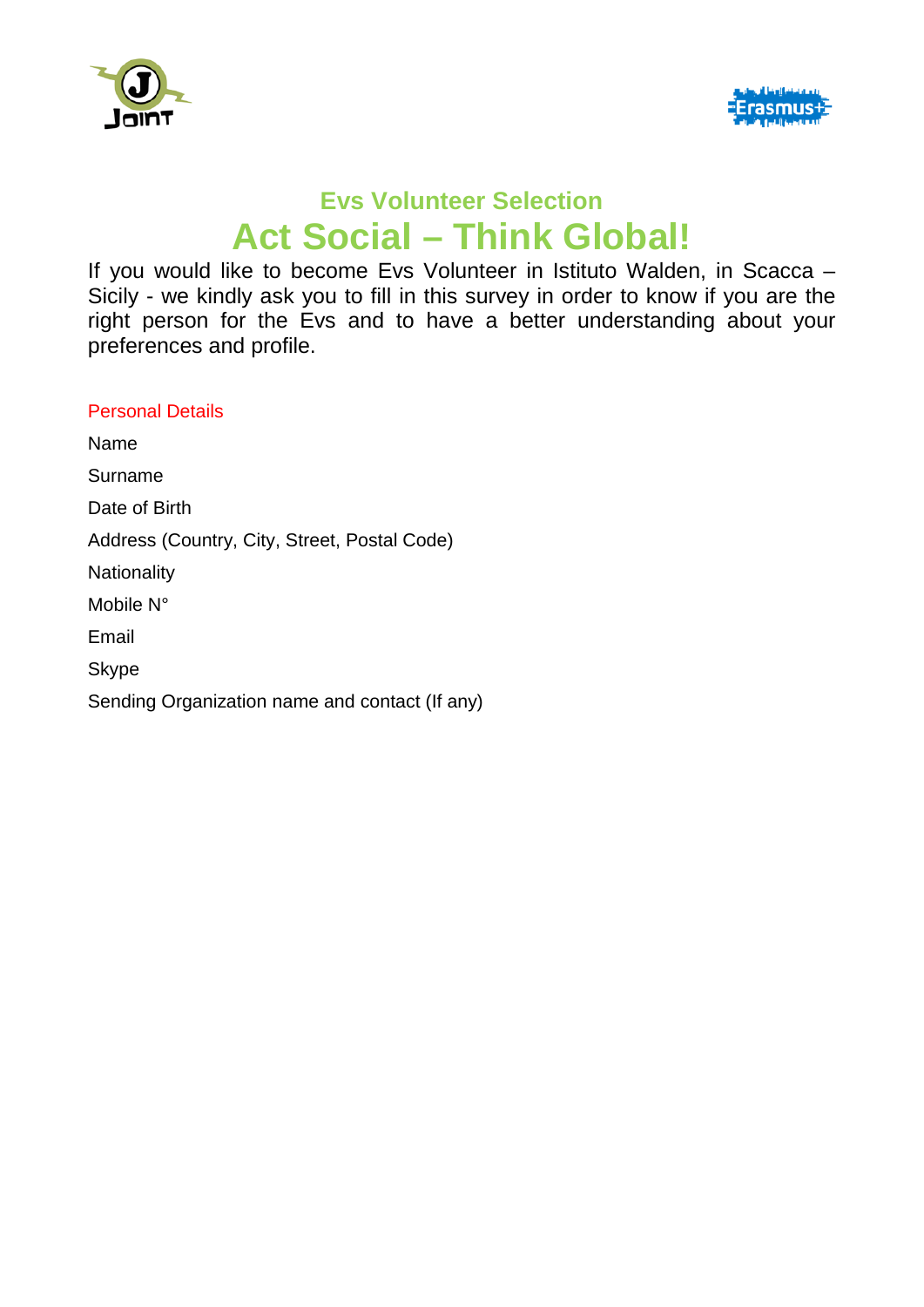



## **APPLICATION FORM**

- 1. Are you available for a project lasting 12 months, from the beginning of October 2016 to October 2017?
- 2. Why are you interested in taking part in this project?
- 3. Do you have previous experience of living abroad? If yes, how was it?
- 4. Do you have previous experience with children? Could you please describe what did you do?
- 5. Do you have previous experience with international/volunteering/Erasmus+ projects? Could you please describe what did you do?
- 6. Do you speak Italian? If so, could you please describe your hobbies in Italian?
- 7. Please give an order of importance from the most to the less important aspect during your Evs in Walden (Put N°1 for the most important aspect to N°10 for the least)

| Aspects                                    | Order of importance |
|--------------------------------------------|---------------------|
| Friendship                                 |                     |
| Working with children                      |                     |
| Improving Italian                          |                     |
| Working with disadvantaged people          |                     |
| Working in a team with other professionals |                     |
| Learning new skills                        |                     |
| Finding a Job                              |                     |
| Be creative                                |                     |
| Other                                      |                     |
|                                            |                     |

8. Which skills do you think you can bring to the project?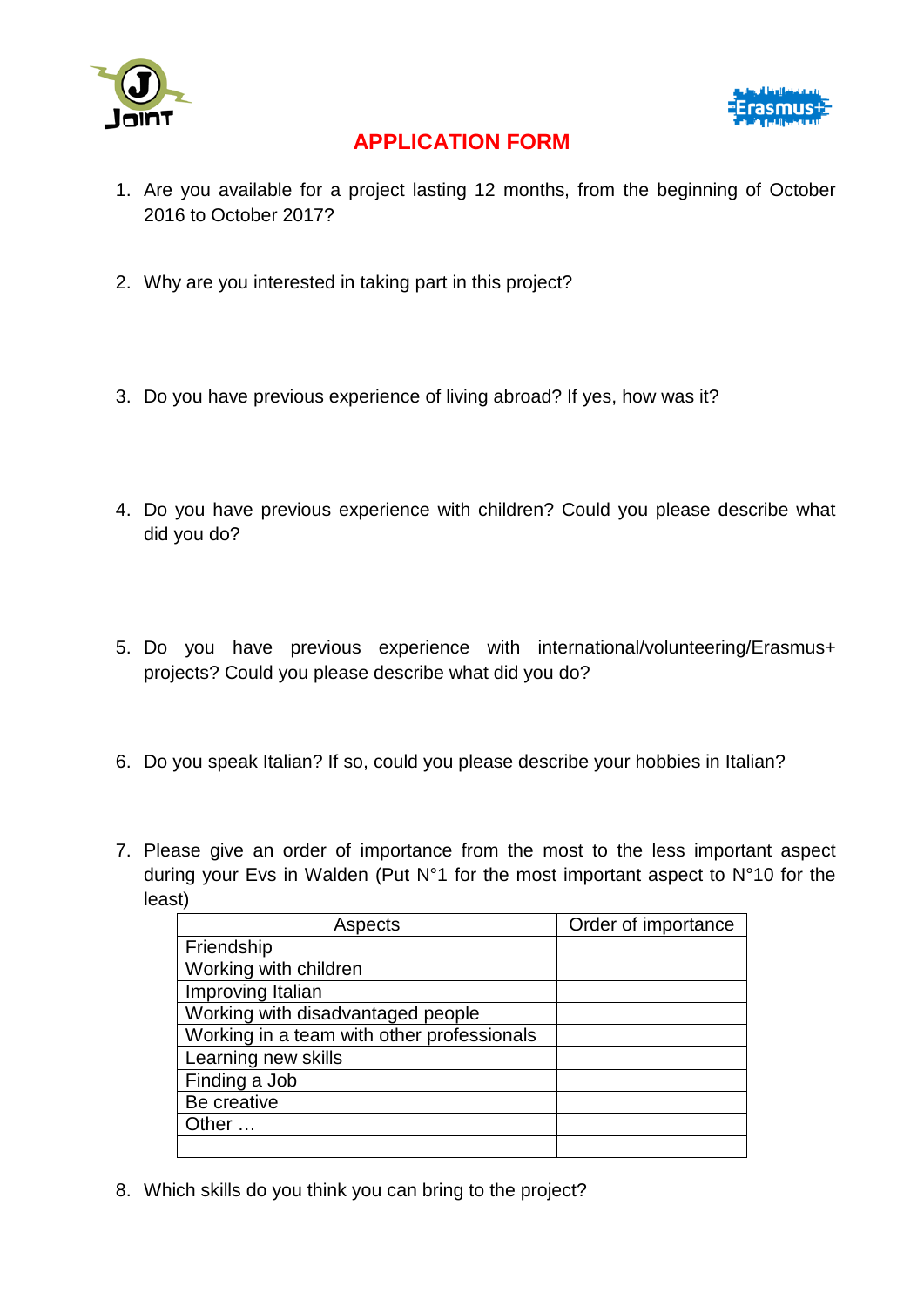



- 9. What are the optional activities that would interest you the most? Why?
- 10.How do you imagine yourself in a provincial town as Sciacca, in the south of Italy, without friends and family? How do you think to deal with it?

- 11.Can you handle the fact that you won't have a private space, a single room, for your privacy? Do you have experience with it?
- 12.Please fill in the list of activities you would like to do during your spare time in order of importance, from the most important  $(N°1)$  to the least  $(N°14)$

| Activities                         | Order of importance |
|------------------------------------|---------------------|
| Staying on the computer            |                     |
| Having fun in the night            |                     |
| Go to concerts and cultural events |                     |
| Travelling                         |                     |
| To be a "party animal"             |                     |
| Doing volunteering                 |                     |
| Reading                            |                     |
| Doing sport                        |                     |
| Going to the cinema, watching Tv   |                     |
| Going to the disco                 |                     |
| Using social networks              |                     |
| Doing manual works                 |                     |
| Cooking                            |                     |
| Other                              |                     |

13.How do you imagine yourself in a job environment working with people with fewer opportunities and disables in a hierarchical setting?